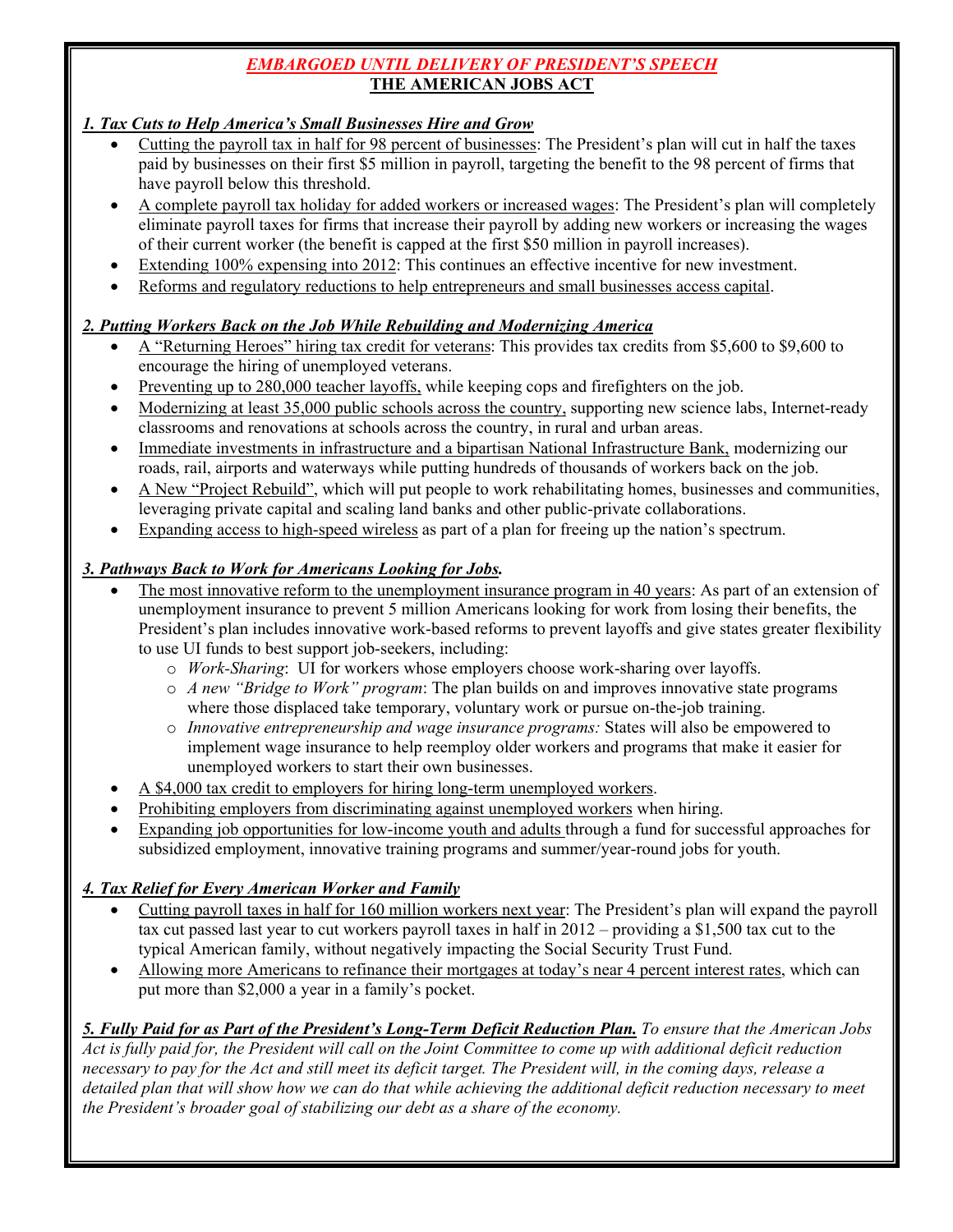#### **AMERICAN JOBS ACT OVERVIEW**

The American people understand that the economic crisis and the deep recession weren't created overnight and won't be solved overnight. The economic security of the middle class has been under attack for decades. That's why President Obama believes we need to do more than just recover from this economic crisis – we need to rebuild the economy the American way, based on balance, fairness, and the same set of rules for everyone from Wall Street to Main Street. We can work together to create the jobs of the future by helping small business entrepreneurs, by investing in education, and by making things the world buys. The President understands that to restore an American economy that's built to last we cannot afford to outsource American jobs and encourage reckless financial deals that put middle class security at risk.

To create jobs, the President unveiled the American Jobs Act – nearly all of which is made up of ideas that have been supported by both Democrats and Republicans, and that Congress should pass right away to get the economy moving now. The purpose of the American Jobs Act is simple: put more people back to work and put more money in the pockets of working Americans. And it would do so without adding a dime to the deficit.

#### *1. Tax Cuts to Help America's Small Businesses Hire and Grow*

- ! *New Tax Cuts to Businesses to Support Hiring and Investment:* The President is proposing three tax cuts to provide immediate incentives to hire and invest:
	- o Cutting the Payroll Tax in Half for the First \$5 Million in Wages: This provision would cut the payroll tax in half to 3.1% for employers on the first \$5 million in wages, providing broad tax relief to all businesses but targeting it to the 98 percent of firms with wages below this level.
	- o Temporarily Eliminating Employer Payroll Taxes on Wages for New Workers or Raises for Existing Workers: The President is proposing a full holiday on the 6.2% payroll tax firms pay for any growth in their payroll up to \$50 million above the prior year, whether driven by new hires, increased wages or both. This is the kind of job creation measure that CBO has called the most effective of all tax cuts in supporting employment.
	- o Extending 100% Expensing into 2012: The President is proposing to extend 100 percent expensing, the largest temporary investment incentive in history, allowing all firms – large and small – to take an immediate deduction on investments in new plants and equipment.
- ! *Helping Entrepreneurs and Small Businesses Access Capital and Grow*: The President's plan includes administrative, regulatory and legislative measures – including those developed and recommended by the President's Jobs Council – to help small firms start and expand. This includes changing the way the government does business with small firms. The Administration will soon announce a plan to accelerate government payments to small contractors to help put money in their hands faster. The President is also charging his CIO and CTO to, within 90 days, stand up a one-stop, online portal for small businesses to easily access government services. As part of the President's Startup America initiative, the Administration will work with the SEC to conduct a comprehensive review of securities regulations from the perspective of these small companies to reduce the regulatory burdens on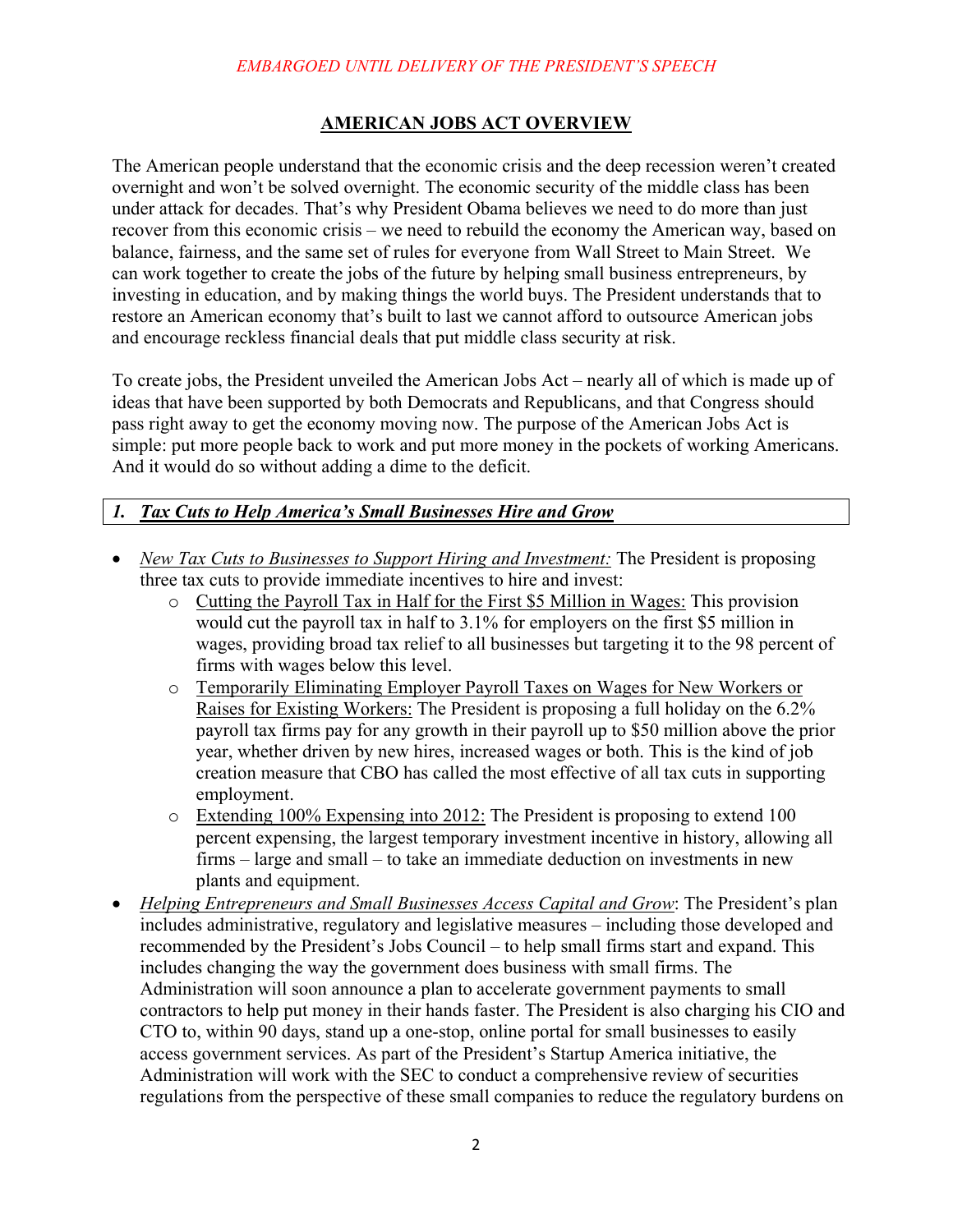small business capital formation in ways that are consistent with investor protection, including expanding "crowdfunding" opportunities and increasing mini-offerings. Finally, the President's plan calls for Congress to pass comprehensive patent reform, increase guarantees for bonds to help small businesses compete for infrastructure projects and remove burdensome withholding requirements that keep capital out of the hands of job creators.

# *2. Putting Workers Back on the Job While Rebuilding and Modernizing America*

- ! *Tax Credits and Career Readiness Efforts to Support Veterans' Hiring:* The President is proposing a Returning Heroes Tax Credit of up to \$5,600 for hiring unemployed veterans who have been looking for a job for more than six months, and a Wounded Warriors Tax Credit of up to \$9,600 for hiring unemployed workers with service-connected disabilities who have been looking for a job for more than six months, while creating a new task force to maximize career readiness of servicemembers.
- ! *Preventing Layoffs of Teachers, Cops and Firefighters:* The President is proposing to invest \$35 billion to prevent layoffs of up to 280,000 teachers, while supporting the hiring of tens of thousands more and keeping cops and firefighters on the job. These funds would help states and localities avoid and reverse layoffs now, requiring that funds be drawn down quickly. Under the President's proposal, \$30 billion be directed towards educators and \$5 billion would support the hiring and retention of public safety and first responder personnel.
- ! *Modernizing Over 35,000 Schools From Science Labs and Internet-Ready Classrooms to Renovated Facilities:* The President is proposing a \$25 billion investment in school infrastructure that will modernize at least 35,000 public schools – investments that will create jobs, while improving classrooms and upgrading our schools to meet  $21<sup>st</sup>$  century needs. This includes a priority for rural schools and dedicated funding for Bureau of Indian Education funded schools. Funds could be used for a range of emergency repair and renovation projects, greening and energy efficiency upgrades, asbestos abatement and removal, and modernization efforts to build new science and computer labs and to upgrade technology in our schools. The President is also proposing a \$5 billion investment in modernizing community colleges (including tribal colleges), bolstering their infrastructure in this time of need while ensuring their ability to serve future generations of students and communities.
- ! *Making an Immediate Investment in Our Roads, Rails and Airports:* The President's plan includes \$50 billion in immediate investments for highways, transit, rail and aviation, helping to modernize an infrastructure that now receives a grade of "D" from the American Society of Civil Engineers and putting hundreds of thousands of construction workers back on the job. The President's plan includes investments to improve our airports, support NextGen Air Traffic Modernization efforts, and resources for the TIGER and TIFIA programs, which target competitive dollars to innovative multi-modal infrastructure programs. It will also take special steps to enhance infrastructure-related job training opportunities for individuals from underrepresented groups and ensure that small businesses can compete for infrastructure contracts. The President will work administratively to speed infrastructure investment through a recently issued Presidential Memorandum developed with his Jobs Council directing departments and agencies to identify high impact, job-creating infrastructure projects that can be expedited in a transparent manner through outstanding review and permitting processes. The call for greater infrastructure investment has been joined by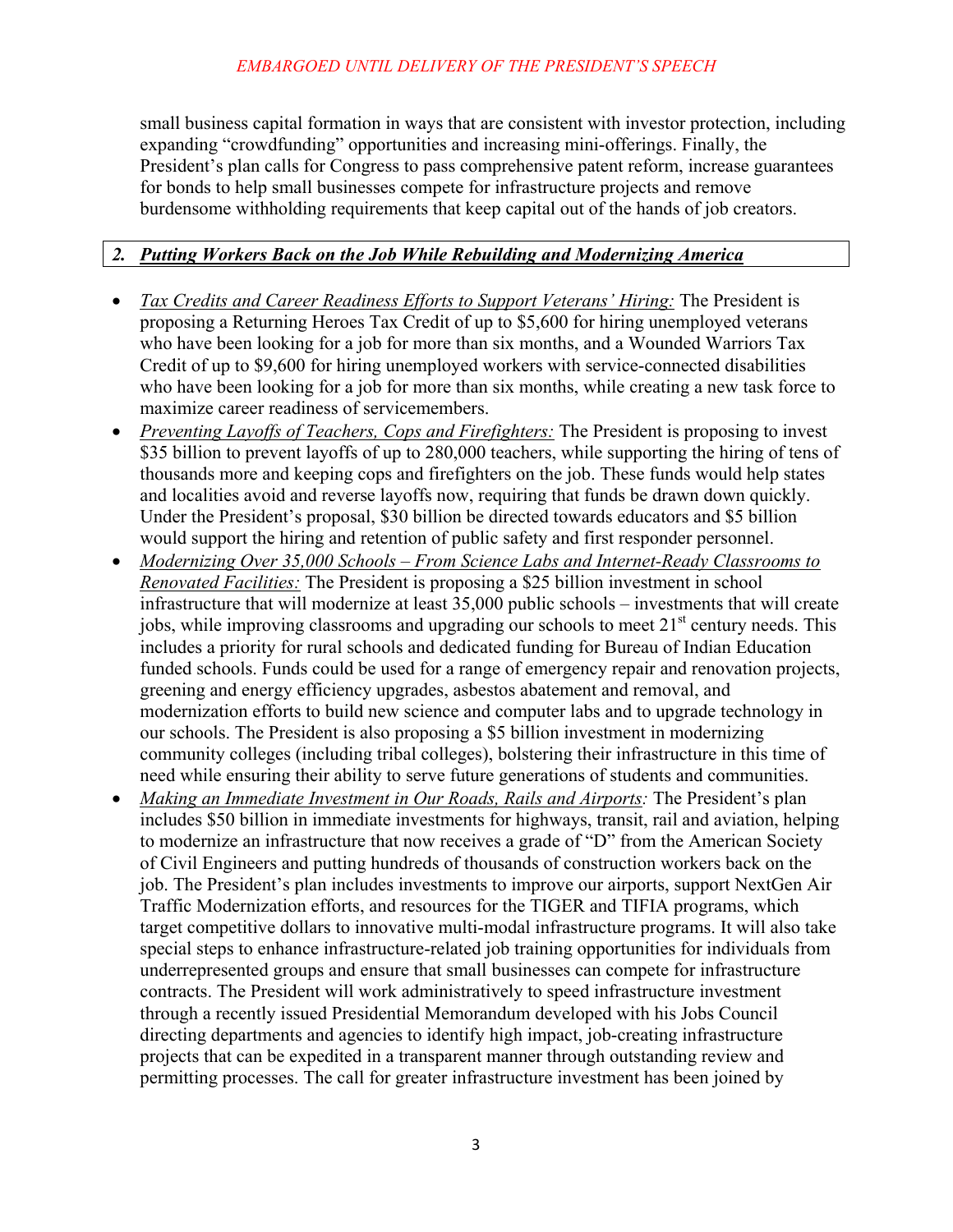#### *EMBARGOED UNTIL DELIVERY OF THE PRESIDENT'S SPEECH*

leaders from AFL-CIO President Richard Trumka to U.S. Chamber of Commerce President Thomas Donohue.

- ! *Establishing a National Infrastructure Bank:* The President is calling for Congress to pass a National Infrastructure Bank capitalized with \$10 billion, in order to leverage private and public capital and to invest in a broad range of infrastructure projects of national and regional significance, without earmarks or traditional political influence. The Bank would be based on the model Senators Kerry and Hutchison have championed while building on legislation by Senators Rockefeller and Lautenberg and the work of long-time infrastructure bank champions like Rosa DeLauro and the input of the President's Jobs Council.
- ! *Project Rebuild: Putting People Back to Work Rehabilitating Homes, Businesses and Communities*. The President is proposing to invest \$15 billion in a national effort to put construction workers on the job rehabilitating and refurbishing hundreds of thousands of vacant and foreclosed homes and businesses. Building on proven approaches to stabilizing neighborhoods with high concentrations of foreclosures, Project Rebuild will bring in expertise and capital from the private sector, focus on commercial and residential property improvements, and expand innovative property solutions like land banks. This approach will not only create construction jobs but will help reduce blight and crime and stabilize housing prices in areas hardest hit by the housing crisis.
- ! *Expanding Access to High-Speed Wireless in a Fiscally Responsible Way:* The President is calling for a deficit reducing plan to deploy high-speed wireless services to at least 98 percent of Americans, including those in more remote rural communities, while freeing up spectrum through incentive auctions, spurring innovation, and creating a nationwide, interoperable wireless network for public safety.

## *3. Pathways Back to Work for Americans Looking for Jobs.*

- ! *Reform Our Unemployment Insurance System to Provide Greater Flexibility, While Ensuring 6 Million People Do Not Lose Benefits:* Drawing on the best ideas of both parties and the most innovative states, the President is proposing the most sweeping reforms to the unemployment insurance (UI) system in 40 years help those without jobs transition to the workplace. Alongside these reforms, the President is reiterating his call to extend unemployment insurance, preventing 6 million people looking for work from losing their benefits and extending what the independent Congressional Budget Office has determined is the highest "bang for the buck" option to increase economic activity.
	- o Reemployment Assistance: States will be required to design more rigorous reemployment services for the long-term unemployed and to conduct assessments to review the longest-term claimants of UI to assess their eligibility and help them develop a work-search plan. These reforms are proven to speed up UI beneficiaries' return to work.
	- o Work-sharing: The President will expand "work-sharing" to encourage arrangements using UI that keep employees on the job at reduced hours, rather than laying them off.
	- o State Flexibility for Bold Reforms to Put the Long-Term Unemployed Back To Work: The President is proposing to provide additional funds to allow states to introduce new programs aimed at long-term unemployed workers, including:
		- ! "Bridge to Work" Programs: States will be able to put in place reforms that build off what works in programs like Georgia Works or Opportunity North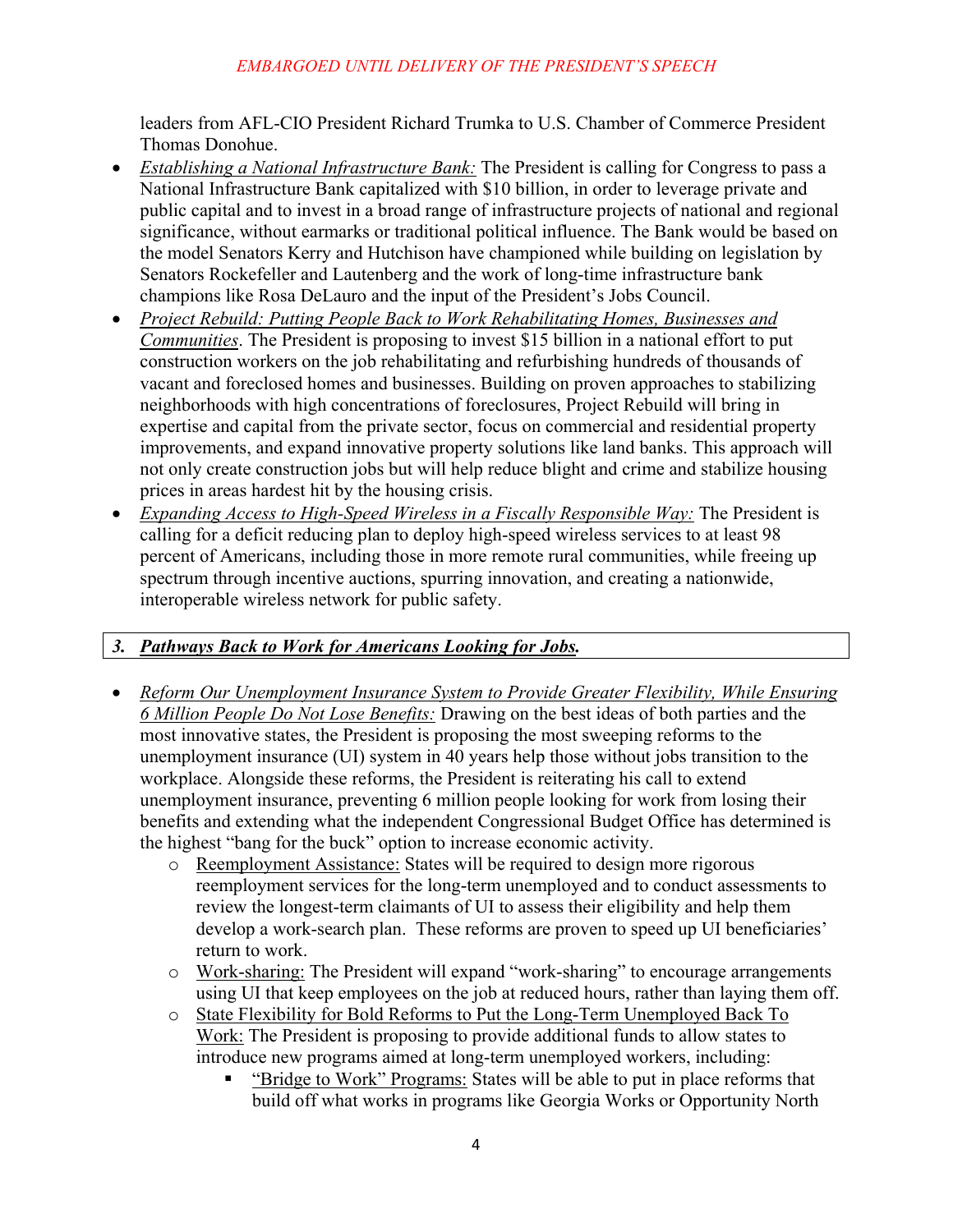Carolina, while instituting important fixes and reforms that ensure minimum wage and fair labor protections are being enforced. These approaches permits long-term unemployed workers to continue receiving UI while they take temporary, voluntary work or pursue work-based training. The President's plan requires compliance with applicable minimum wage and other worker rights laws.

- ! Wage Insurance:States will be able to use UI to encourage older, long-term unemployed Americans to return to work in new industries or occupations.
- ! Startup Assistance: States will have flexibility to help long-term unemployed workers create their own jobs by starting their own small businesses.
- ! Other Reemployment Reforms: States will be able to seek waivers from the Secretary of Labor to implement other innovative reforms to connect the longterm unemployed to work opportunities.
- ! *Tax Credits for Hiring the Long-Term Unemployed:* The President is proposing a tax credit of up to \$4,000 for hiring workers who have been looking for a job for over six months.
- ! *Investing in Low-Income Youth and Adults:* The President is proposing a new *Pathways Back to Work Fund* to provide hundreds of thousands of low-income youth and adults with opportunities to work and to achieve needed training in growth industries. The Initiative will do three things: i) support summer and year-round jobs for youth, building off of successful programs that supported over 370,000 such jobs in 2009 and 2010; ii) support subsidized employment opportunities for low-income individuals who are unemployed, building off the successful TANF Emergency Contingency Fund wage subsidy program that supported 260,000 jobs in 2009 and 2010; and iii) support promising and innovative local work-based job and training initiatives to place low-income adults and youths in jobs quickly.
- ! *Prohibiting Employers from Discriminating Against Unemployed Workers*: The President's plan calls for legislation that would make it unlawful to refuse to hire applicants solely because they are unemployed or to include in a job posting a provision that unemployed persons will not be considered.

# *4. More Money in the Pockets of Every American Worker and Family*

- ! *Cutting Payroll Taxes in Half for 160 Million Workers Next Year.* The President's plan will expand the payroll tax cut passed last December by cutting workers payroll taxes in half next year. This provision will provide a tax cut of \$1,500 to the typical family earning \$50,000 a year. As with the payroll tax cut passed in December 2010, the American Jobs Act will specify that Social Security will still receive every dollar it would have gotten otherwise, through a transfer from the General Fund into the Social Security Trust Fund.
- ! *Helping More Americans Refinance Mortgages at Today's Historically Low Interest Rates:*: The President has instructed his economic team to work with Fannie Mae and Freddie Mac, their regulator the FHFA, major lenders and industry leaders to remove the barriers that exist in the current refinancing program (HARP) to help more borrowers benefit from today's historically low interest rates. This has the potential to not only help these borrowers, but their communities and the American taxpayer, by keeping borrowers in their homes and reducing risk to Fannie Mae and Freddie Mac.